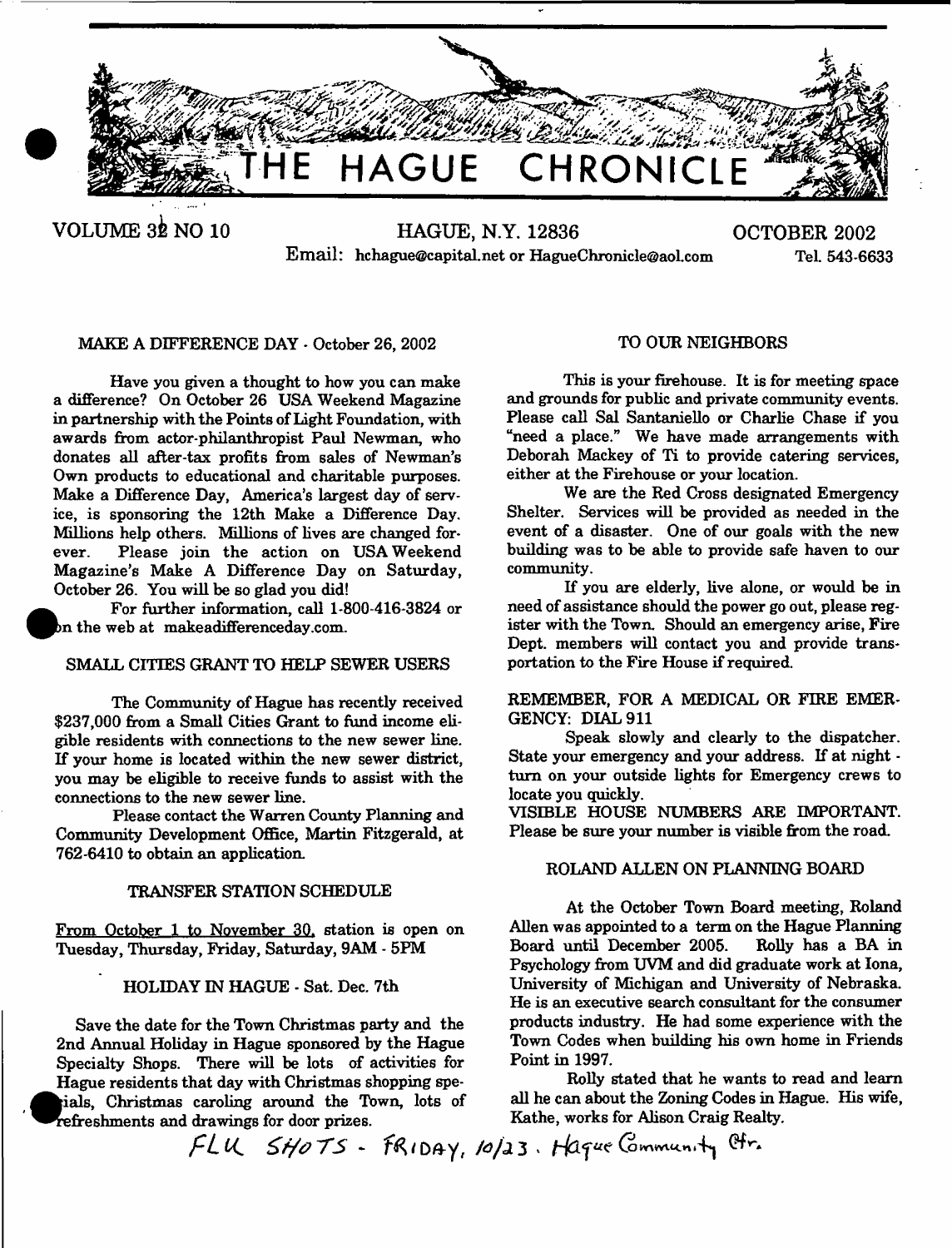# HAGUE VOLUNTEER FIRE DEPARTMENT

5 calls and 151 man hours were used in the month of September

# EMERGENCY SHELTER DEMONSTRATION NOV. 9, 2002, 9AM - 4PM HAGUE VOLUNTEER FIRE DEPT.

Simulated shelter put on by American Red Cross hosted by Edna QuesnaL Coffee and donuts will be served in the morning. Lunch will be served. Open to the public. FREE OF CHARGE.

Halloween is October 31st. Make sure the kids are dressed in light colored clothes and are carrying flashlights and costumes are short enough not to trip over. EVERY CHILD SHOULD BE ACCOMPANIED BY AN ADULT.

Cold weather is here. Be sure that all chimneys are cleaned. Make sure that you have new batteries in your smoke detectors. Please be careful when starting your car that your exhaust is not sitting next to a pile of leaves. A hot exhaust and dry leaves do not mix!!

FAMILY PROJECT: Make a home fire escape drill escape route. Post it throughout your home. .. . Joanne Trudeau

# AMBULANCE REPORT FOR SEPTEMBER 2002

Wish to give thanks to all for their kindnesses during this hard time. I know in my heart Norma is safe with our Lord. It's great to be part of a special family.

There were 9 runs, 10 patients. A740, 390 miles; A741,110 miles. 63 1/4 man hours.

Great to have Joanne Trudeau and Terrie Davis completely on board. They could not officially participate until EMT Certification Cards were received.

. . . Lu Megow, Ambulance Captain

# ROTARY CLUB OF NORTHERN LAKE GEORGE

The Rotary Club 20/20 Club is still open. For \$1.00 a week for 20 weeks (\$20), one has a chance to have his name drawn each week for a \$20.00 prize. If your name is drawn it is put back in the pot and can be drawn again. On the last week, the prizes are \$100, \$75 and \$50. A great bargain and a chance to win yourself some money and help a great cause. This is being done for the benefit of the Reading Program in Ticonderoga Elementary School. Call 543-6403 for tickets.

Tickets are still available for the Educational Food and Wine Experience to be held on November 13, 2003 at the Queensbury Olive Garden. A very wide assortment of food and wine will be available. Contact any member of the Rotary Club for your ticket.

# PROPOSED HVFD DIVE TEAM

The Town of Hague covers a significant part of Lake George, from Rogers Rock State Park to south Sabbath Day Point. HVFD presently covers this territory with its Fire Boat but the Department has seen the need, in recent years, to provide a more rapid response to underwater incidents. The nearest underwater rescue teams are at least 30-45 minutes away. However, to create, equip and train its own dive team is a huge undertaking, not only in terms of the time commitment of volunteers for initial and ongoing training but also in the cost of the necessary equipment. It is also a difficult and hazardous operation for the Department and those involved.

HVFD will appreciate the input from people in the Town as to their views because, if the Department is to go forward with this undertaking, it will require significant ongoing financial support from those in the community. Let us hear from you!

# WEATHER NOTES by Mary Lou Doulin

We have been blessed with an amazingly beautiful month of September with warm weather and gentle breezes. Most days were gorgeous throughout the entire month. The door that held the seventy and eighty degree temperatures of balmy September appeared to have closed by Oct. 2. Abruptly more seasonably colde weather has taken hold since Oct. 3. In addition we have received ample amounts of water from the activity of the east coast hurricanes (Isadore, etc.) This naturally has had a beneficial effect on water tables and vegetation in general. Finally we are above the "year to day" amounts of precipitation by about 3", according to the Post Star. Flood warnings were issued for Warren and Washington Counties for Oct. 16. Because of the warmer temperatures of Sept. the fall color which usually peak Oct. 12 is later this year. However, the local red maple swamps on Route 8 have been vivid with early color. As of Oct. 17 Graphite and North Pond and beyond have been showing gorgeous displays of gold, orange, red, yellow, purple, rust and scarlets. We are fortunate to have such a variety of trees which brings us these lovely arrays of magnificent color.

According to federal and state scientists who spoke at a recent Adirondack conference, these conditions could change in the future, yes, Global climate warming continues. Many of our regional trees could not survive and our wonderful maples are mostly threatened. Sadly, the maples could disappear within the Adirondacks in this century if conditions do not improve. Many factors contribute to climate change but the human factor is a major contributor. Fuel combut tion is the chief cause of rising  $CO2$  concentrations and adds to the mix of greenhouse gases that are a major part of this dilemma. 10/02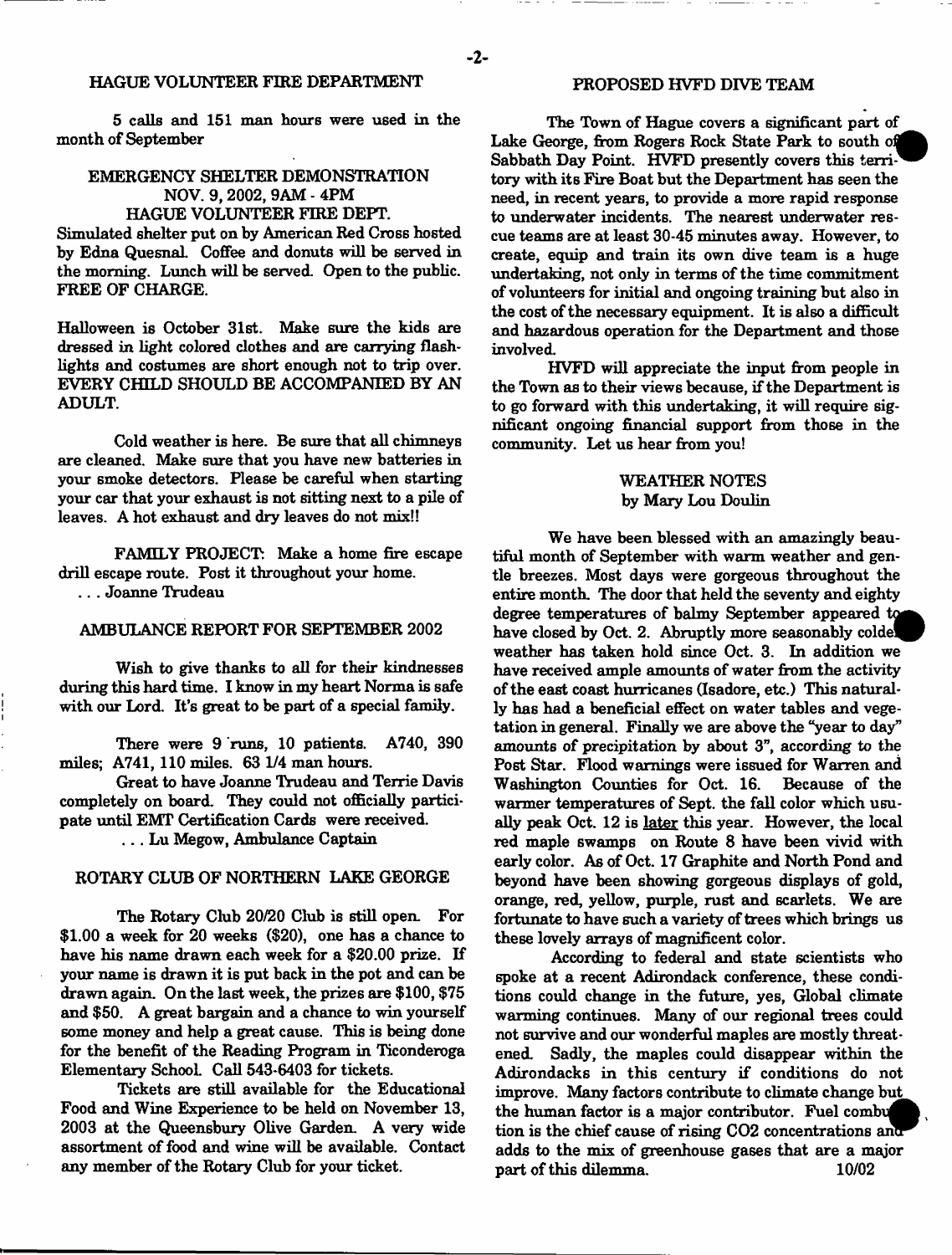The Town Board met with Supervisor Belden and  $\bullet$ Councilmen Megow, Meola, and Steitz in attendance. Councilman Hourigan was absent.

After the Pledge of Allegiance, a moment of silence was held for Evelyn Monroe and Norma Megow.

During public comments, Mrs. Rena Dykstra read a letter to the Board in which she reiterated, "Citizens want violations of zoning stopped." Councilman Meola suggested that representatives of the group meet with Board members to try to resolve the issues.

Later in the meeting Cathy Clark asked, "Is it on record that if we don't hook up (in Water District *81* if it is established) we won't have to pay the user fee - just any fees for the capital cost?" Supervisor Belden

responded "Yes, we understand that." Mrs. Clark requested that it be put in the form of a motion but no action was taken.

Before approval of the monthly claims, Councilman Meola stated that the bill from the Town Attorney included the time the attorney responded to Mr. Meola in a letter to the Hague Chronicle. He noted that it was not authorized by the Board and should not be charged to the Town. A motion introduced by Mr. Meola was approved that would delete payment in this bill for anything which relates to Mr. Silvestri reading letters and writing to the Hague Chronicle.

# Committee Reports:

Town Park/Beautification - The Park closed for the season on Monday, October 14th. Thanks were extended to Joan Steitz and Shirl Vickerson who so ably staffed the Visitor Center, decorated it and have thoughtfully provided suggestions for next year.

Youth- Councilman Meola is putting together two applications to LARAC (Lower Adirondack Regional Arts Council) for youth arts programs.

Highway - Bill Bothe reported that they are taking care of recommendations in the PESH (Public Employees Safety and Health Dept.) review. A respirator log is needed as well as a base line of lung capacity for employees. Repairs are being made to 3 town trucks and the truck purchased from the county has been received.

Museum & Historian - Councilman Meola read the monthly report from Ethel Andrus. The Board agreed to have her continue to keep the museum open one day each week.

Planning/Zoning - At the 10/7 Audit meeting, Mr. Bothe, acting zoning administrator, informed the Board of 3 issues that are currently under review. A permit has been issued on the Reingold property where the site plans given to the Zoning Board were different from those given to the Zoning Administrator. In the case of <sup>•</sup> the Morgan property, a permit was issued before a site review. There is also a problem with plowing, snow removal and turnaround on the Lobdell property. A survey of that area is being done.

Transfer Station: \$3030 in receipts came in for September.

Sewer: A public hearing on the new Sewer Ordinance will be held at the Community Center on November 12th at 6pm

In other business:

In a response to a question by Bruce Clark it was noted that reseeding will be done in sewer areas where the blacktop was tom up.

The Board decided to look at a junk yard proposal from Stony Creek previously presented by Councilman Hourigan. Mr. Meola stressed that the Board must now sit down, review it and come up with specific suggestions before it is presented to the public. The Board will meet at 4 pm on November 7th and discuss it with no public input although as with any public meeting it will be open for observers.

The Board cancelled the purchase of a new boiler. They will keep the old boiler but must decide how it will be serviced. They plan to meet with the service representatives to clarify the technical information they need to make an informed decision.

Supervisor Belden met with County representatives and discussed the proposals received on fixing the bridge to the Community Center. C. D.. Male will be doing the work.

In response to an inquiry from Sal Santaniello, there was discussion on the use of the Old Town Hall. Councilman Meola noted that on August 8th the committee gave its report to the Board and made a specific recommendation to extend the lease for the Cartoon Museum for one more year. The Board members approved this recommendation but are not yet in agreement as to its ultimate fate. The building had been on the market before and perhaps if a reasonable offer were received the Town might pursue selling it again. With the sewer in place the building is a better value and could be used for commercial use such as a restaurant.

#### Communications:

Ruth Barone has resigned as deputy Town Clerk.

A letter from Bob Patchett with suggestions relative to zoning was not read but is available to the public.

The attorney for the Town has recommended that the American Legion lease their property to the Town for 99 years or give it to them outright. That would be the only way that taxpayer funds could be used for the Legion project.

In response to an inquiry from Dottie Henry, it was noted that a letter from the Carillon Garden Club concerning the velvet leaf growth was not on the agenda to be read.

#### Under New Business the Board:

approved Resolution #67 to include Tannery Lane as a town road for the 911 emergency system.

(Cont.. on page 4 - Town Board)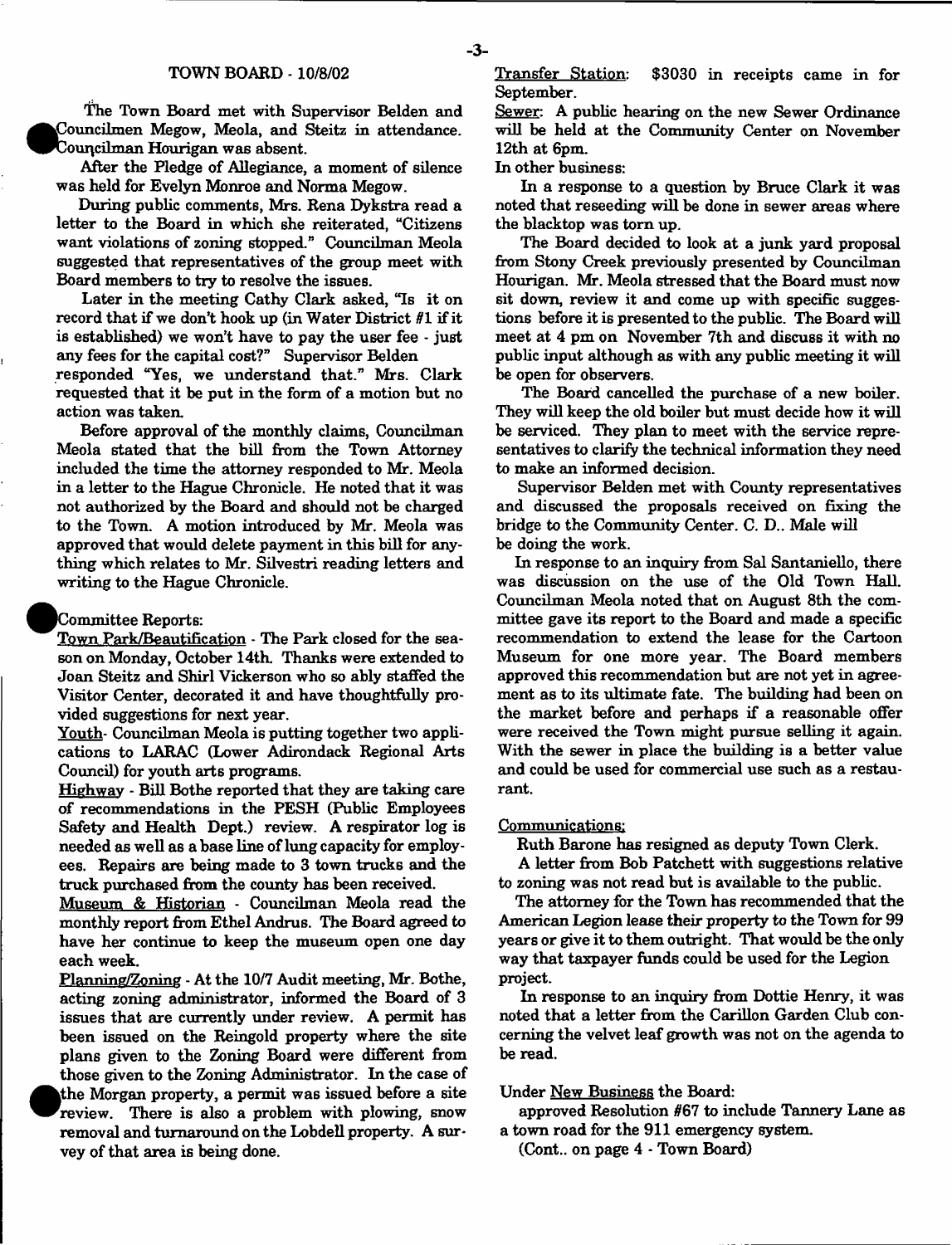(Cont.. from page 3 - Town Board)

approved Resolution #68, authorizing the county to administer the HUD grant for the sewer hookups. It was noted that people should be encouraged to fill out and turn in the applications for assistance with the sewer connections even if they do not meet the exact guidelines because there may be a sliding scale. Applications were sent to all homeowners in the sewer district but if additional ones are needed contact the Town.

approved a letter of support for Arcady Bay's application for funding for their water project. Cathy Clark asked whether any other associations are asking the town for help since other areas may need to update their systems also.

approved the appointment of Carlie Patch as secretary to the zoning and planning boards.

approved the appointment of Roland Allen as member of the Planning Board.

. approved advertising for logging the gravel pit property before it is sold next spring.

approved a Public Hearing on the Budget on Nov 6th at 6:30 PM.

thanked Bill Bothe for helping out with the zoning administrator's office until a new person is hired.

approved a new full-time civil service position called Code Compliance Officer that will include administration and enforcement of the zoning laws, administration of the sewer permits, coordination of services at the transfer station and writing grants as appropriate. The position will be advertised at \$25,000 per year plus some benefits.

approved advertising for personnel for the new sewer district. A certified wastewater treatment operator will be needed as well as an operator trainee and a laborer (whose duties can be shared with other town services).

approved contracting with AC Electric to. be available for emergency electrical work. Councilman Steitz, an electrical inspector, abstained since he works with all the area electricians.

approved a "user unit schedule" of fees for the sewer district. Each unit (1 EDU) will be charged \$375 for the period April 1 to December 1,2003. A single family residence will count as 1 unit; a two family residence as 2 units. A list of the 32 classifications is available at the Community Center. Anyone connecting after December 1, 2003 will have to pay a \$200 fee

to connect (\$150 for gravity fed systems) and a \$25 permit fee as well as pay for the grinder pump. Those fees are waived for anyone who connects prior to that date. Billing for these fees will be on April 1 and October 1.

In his Supervisor's Report, Mr. Belden reiterated the problems with the county budget. He noted that the county is \$12 million short which will need to be raised by taxes - having lost \$2 million on medicaid and medicare. A freeze has been put on county hiring. ...js

Correction: In the September Chronicle we reported that the Town received a credit of \$450 for the retaining wall on Holman Hill. Supervisor Belden has clarified that the correct amount is a savings of \$3450.

# SPECIAL TOWN BOARD MEETING - 9/16/02

Steve Gurzler, PE Resident Engineer for Clough Harbour & Assoc, reviewed the preliminary draft of a Sewer Use Law. William Lamy, Deputy DPW in Warren County recommended to the Board to charge approximately \$460.00 per EDU for the year 2003 in order to be sure that there is enough money coming in to cover the sewer expenses. If the Town sees that this amount is too high at the end of next year they could lower the rate. Rate was approved by Board. The Board needs to define what vacant lot means and they also need to assess the EDU's.

#### SPECIAL TOWN BOARD MEETING, 9/24/02

Motion was made and seconded to establish a fee for the permit to hook up to the sewer system. The fee will be waived for the first 8 months (starting April 1, 2003). A permit still needs to be issued before hooking in. Motion carried unanimously.

Motion carried unanimously to rescind motion of 9/16/02 to charge \$460.00 for the year 2003 per EDU.

Motion carried to charge  $$375.00$  per EDU for the year  $2003$  and set a rate in subsequent years. Ayes Belden, Steitz and Meola. Nay: Hourigan.

Steve Gurzler presented the Town the draft document files for the Board and the Town Attorney to review.

Supervisor Belden will obtain the title of the Sewer Plant Operator from R. Kelly at Warren County. Mr. Meola will find the job description of a part time Sewer Plant Operator.

Motion carried that effective Jan. 1, 2003 to set a flat fee of \$200.00 for permit to pressure hook up to the sewer system.

## SPECIAL TOWN BOARD MEETING -10/2/02

Proposed Local Law on Junk & Junk Vehicles was discussed. The Board could not agree on changes in the language of the two proposals. Motion carried to rework the Local Law on Junk Yards and Junk Vehicles using the Stony Creek model.

Motion to abandon the proposed Property Maintenance Law at this time. Ayes: Belden, Megow & Hourigan. Nay: Meola.

Motion carried to appoint William Bothe on an interim basis as Zoning Administrator until t position is filled, at a rate of \$10.00/hr. R. Hourigi position is filled, at a rate of  $\phi$ 10.000ff. **K.** Flotting<br>will help with filing. (Cont. on page 5 - TB 10/2) **10/02**



«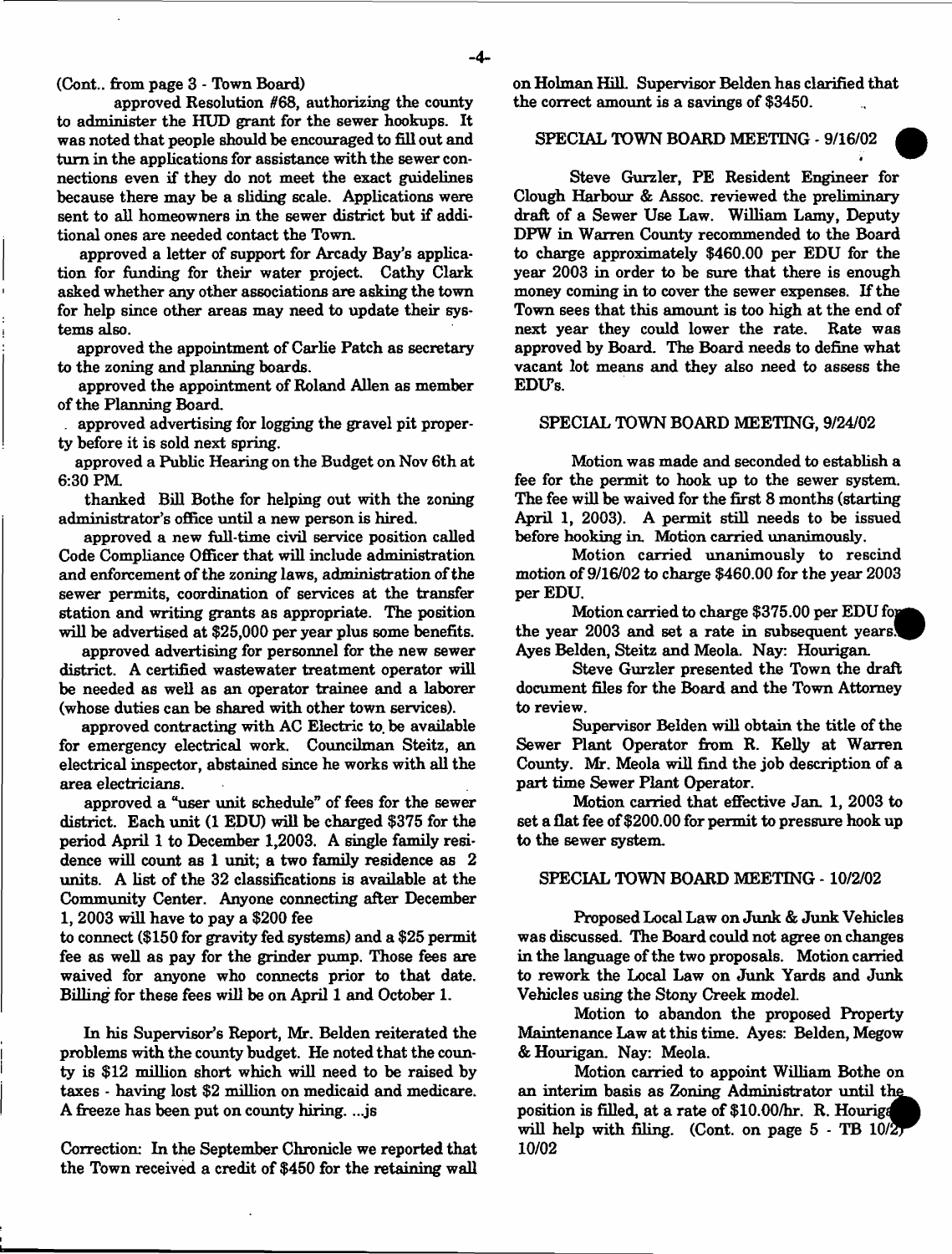Cont. from page 4 ( Town Board 10/2)

Budget workshop scheduled for Oct. 10 at 4PM Motion carried to contact Mr. Silvestri, Attorney for the Town authorizing him to prepare a motion for summary Judgment on the Kolakowski matter.

A letter will be sent to Mrs. Dykstra in response to her petition datesd July 9, 2002.

#### SPECIAL TOWN BOARD MEETING -10/2/02

The meeting concerned the Proposed Water District.

Bill Rooker and John Cheslik from Adirondack Engineering were present.

There will be no change to the proposed Water District boundaries.

Small Business Development possibly could have some funding for the District.

Adirondack Engineering figures the cost per EDU will be \$417.00 based on everyone hooking up. This figure will include service, maintenance, and operation. Individuals that do not hook into the system will be charged a fee which reflects the prorated Capital Cost only.

The cost of the Water & Operation per year cannot exceed \$597.00 per Audit and Control. If the amount does exceed \$597.00 the project needs to be reviewed by Audit and Control.

 $\bullet$  Adirondack Engineering will have the Final, Map, Plan, and Report completed before the Nov. regular meeting which will include a listing of properties and EDU..js

### SPECIAL TOWN BOARD MEETING -10/9/02

All the board members met with Jim Hotaling, APA representative. Jim discussed several zoning issues with the Board. He noted that decks over 100 square feet should be included in setback requirements. He also clarified that the 50 foot setback from the Lake should be measured to the "structure" not the foundation. The structure would include a deck or stairwell.

Several other comments were made about zoning interpretations. In response to a question, it was noted that the Agency law does not provide for a town to "give back" zoning to the APA. The APA would be willing to provide training sessions locally for members of the Planning and Zoning Boards as well as provide tapes about issues which they have available.

The APA will be looking at Hague's Comprehensive Plan. The plan does not require technical approval by the APA. They are interested in looking at references to wetlands and soil, for example, in order to make any recommendations to the Town.

#### PLANNING BOARD - 10/3/02

Present: Gladu, Brown, Swanson, Denno, Harrigan, and Interim Zoning Administrator Bothe.

Absent: Foster

There is one vacancy due to the resignation of Mr. Fillare. (This has now been filled. See p.l)

The Board discussed the fact that there are no minutes for the previous meeting as is required by the Open Meetings Law. Mr. Swanson said minutes must be available to the public within 5 days. From the floor, Mr. Meola said there must be a tape somewhere.

1) Delarm (30-1-13) SP 08-02 -Seeking approval for restaurant and bar in the old firehouse.. They will purchase the building if approval is granted for a change of use. At the Planning Board's request, the applicant will submit a completed application which will include a survey and a more defined plan showing placement of the building and parking lot.

Mr. Denno noted that the Zoning Administrator had not given Ms. Delarm proper notification of the site-review which was made by the Planning Board. Ms. Delarm was given an apology.

2) Morgan (20-1-13.3) SP 09-02 - Request for 32x150 sq.ft. boat storage building on Decker Hill Rd. Construction has already begun on this project. The Board noted the application was not complete and that the project had not proceeded through the right channels. Mr. Swanson said Mr. Morgan will need Planning Board approval before going ahead. A Type I Site Review must be done and the project, which is well over 1000 sq. ft., also needs a stormwater permit from the Park Commission. Mr. Bothe said he couldn't understand why a Land Use Development Permit had been issued in August. The Board asked the applicant to provide a survey showing placement of the building, driveway, topographical details, etc.

3)Dimond (46-1-10) Ms. Dimond wants to add a 654 sq.ft. addition to her residence on Pine Cove Rd. The Board noted proper procedures were not followed. Because this project 1) exceeds the allowable 25% building expansion, 2) is within 50 ft of the lake (ie. is 38 ft.from Lake) and 3) will probably exceed the allowable 30% area coverage, the applicant should have been advised to apply to the Zoning Board for variances. The ZBA would then refer it to the Planning Board for site plan review and recommendations. The Board voted unanimously to deny this without prejudice. The applicant can now apply to the ZBA should she desire to do so.

4)Reingold - Mr. Bothe said he had received complaints about the project underway on this property. It is his opinion this application should have been sent to the Zoning Board for variances because it violates the ordinances for both the side and lakefront setbacks. It is much closer on the side than the drawings would indicate. In addition, a use variance for toilet and sink would be required and only the ZBA can issue a variance.

5)Other -Clarification of "associated plumbing" such plumbing in a particular instance does not set a (Cont. on page 6 Planning Board) 10/02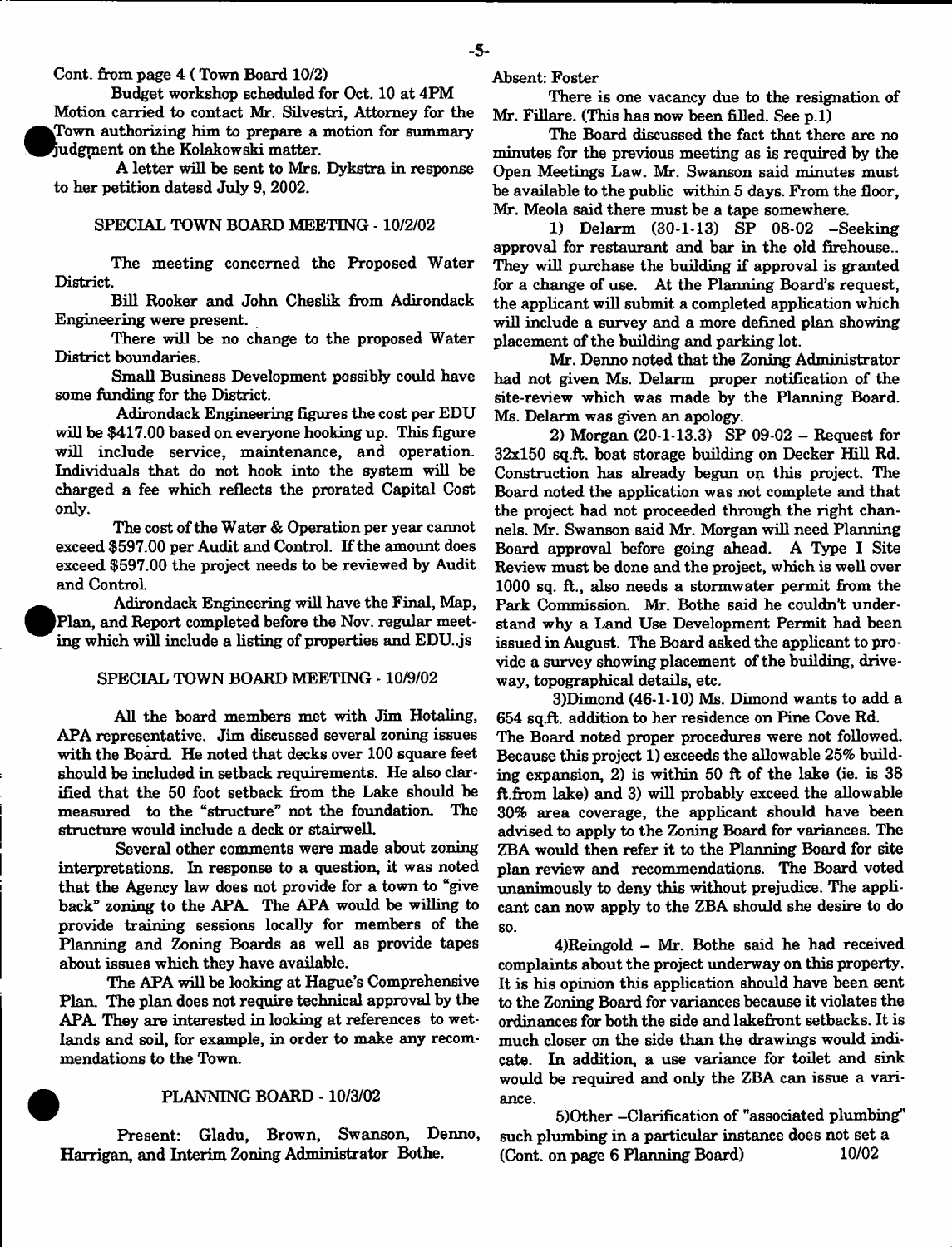(Cont. from page 5 - Planning Board)

precedent that they are not automatically allowed.

• Including decks in measurements for setbacks.  $\cdot$ Mr. Swanson read a letter from Allison Craig questioning the last ZA's policy of not including decks in considering setbacks. Mr. Bothe and Mr Hourigan (in audience) said they had always included decks in measuring setbacks. It was felt by the Board that this was the intent of the ordinance. The Board recommended that item be amended to clarify it in the Ordinances.

• Interpretation of "Gross square footage" in Ordinance. Mr's. Bothe, Hourigan and Denno said this means sum of the square footage of each floor of living space - not just the sq. footage of the footprint (which, in recent months, may have been the figure used).

Ms. Harrigan asked that this be made very clear by an addition to the Ordinances.

#### THANKS, THANKS, AND THANKS AGAIN!!

August 22 was a beautiful day - it even rained, and as Julie McPartlin mentioned in her prayer, "You could have had better timing", it was certainly much needed. I can't begin to thank everyone for their hard work in pulling off such a grand occasion, and all of my friends and family who attended. You can be sure I was really humbled by your presence. I'm not sure I was able to speak with all of you - it was really hard to get through the crowd - and I'm not sure everybody signed the guest book, but I want you to know that I appreciate all your thoughts and particularly your presence on my BIG DAY. Thanks to those who couldn't make it that night, but expressed their regrets to me. I will try to live up to your expectations. I love you all!

. . . Dottie Henry

### NEW POLICY ON LETTERS TO THE EDITOR

The Hague Chronicle board has come to the following decisions on a letter writing policy:

• Letters to the editor are welcome.

• Letters should be brief (250 words or less)

• Letters should not be derogatory to any person's reputation.

• Letters must be signed by author, but name can be withheld upon request.

• Letters shall be scrutinized by the Hague Chronicle Board and will be published with the board's approval.

• Letters don't have to be critical. We also like to hear good news!

#### A REMINDER TO OUR READERS

Two months ago we wrote that we were changing our mailing practices somewhat. The paper is still sent on a contribution basis, but we are giving you credit for one year, no matter what the contribution is. This will make it a bit easier for the one who takes care of the

mailing list. The month you contributed and are expected to contribute again is printed on the lower right side of the mailing labeL We also would appreciate it if you let us know when you change your address (the summer residents included). That way we can keep the paper coming to the right address.

## MISINFORMATION ABOUT 9N BILLBOARD DISPELLED

"There is a tremendous amount of misunderstanding in Ticonderoga and neighboring communities concerning the billboard on Rt. 9N just south of the Ti Liberty Monument" said Ticonderoga attorney Edwin "Brick" Howe, Jr. in a recent interview. "I have found there is absolutely no misunderstanding as regards the billboard's ugliness and its blight on the image of our town, and in particular the entrance to our town", he continued; "those are clearly agreed and established factors." However, he added, "The roles played by our local institutions in this most unfortunate sequence of events have apparently been widely misconstrued."

It is true that the owner of the land on which the bill board is located is Inter-Lakes Health, Inc., as successor to its subsidiary Moses Ludington Hospital. The Hospital allegedly leased that land for sign purposes in 1991 for "an incredibly long" term of 25 years (2016) to Lamar Advertising of Latham, NY and the lease provides for payment of an "astoundingly meagre" annual rental to the hospital of \$400. Lamar Advertising has sublet the sign to whoever will pay the highest subrent (from which the hospital does not benefit). Neither Howe nor the Hospital knows the amount of the subrent but Howe estimates that "it must be well in excess of \$20,000 per year."

"The lease allegedly entered into between the hospital and Lamar Advertising has never been established as having been authorized by the Hospital Board and may well be *ultra vires,"* he continued. "Nor has it ever been established that the signatory of the lease had any relationship with the Hospital authorizing his or her signature alone to commit the Hospital to such a lease."

Howe was engaged earlier this year on a pro bono basis by the Carillon Garden Club, to rid the town of the billboard.

With the support of the dub and a large part of Ti's populace, he has explored several avenues to bring about the dislodging of the billboard. Inter-Lakes Health has been a strong supporter of these efforts.

The Town of Ticonderoga is also strongly opposed. After evaluating the several approaches available, Howe has concluded that a legislative solution would probably be the most effident and effective one and has accordingly approached the Town with a proposal for such a remedy to the billboard problem that will be formally presented to the Town Council, probably early in 2003.

Residents of the area wishing to express their opposi tion to the billboard are invited to contact Brick Howe, 585- 3206; e-mail: [eahowe@rosevilIeco.com](mailto:eahowe@rosevilIeco.com)

#### LARAC WILL HOLD FALL FESTIVAL

The Lower Adirondack Regional Arts Council will present its 20th annul Fall Festival Juried Art and Craft show op-Saturday and Sunday, Nov. 9 and 10 at Adirondack Communi Saturday and Sunday, Nov. 9 and 10 at Adirondack Communic<br>College. Sixty-five artists will show and sell their fine crafts and art in the gymnasium from 10am to 5pm each day. General admission is \$3.00 and children under 14 are free. 10/02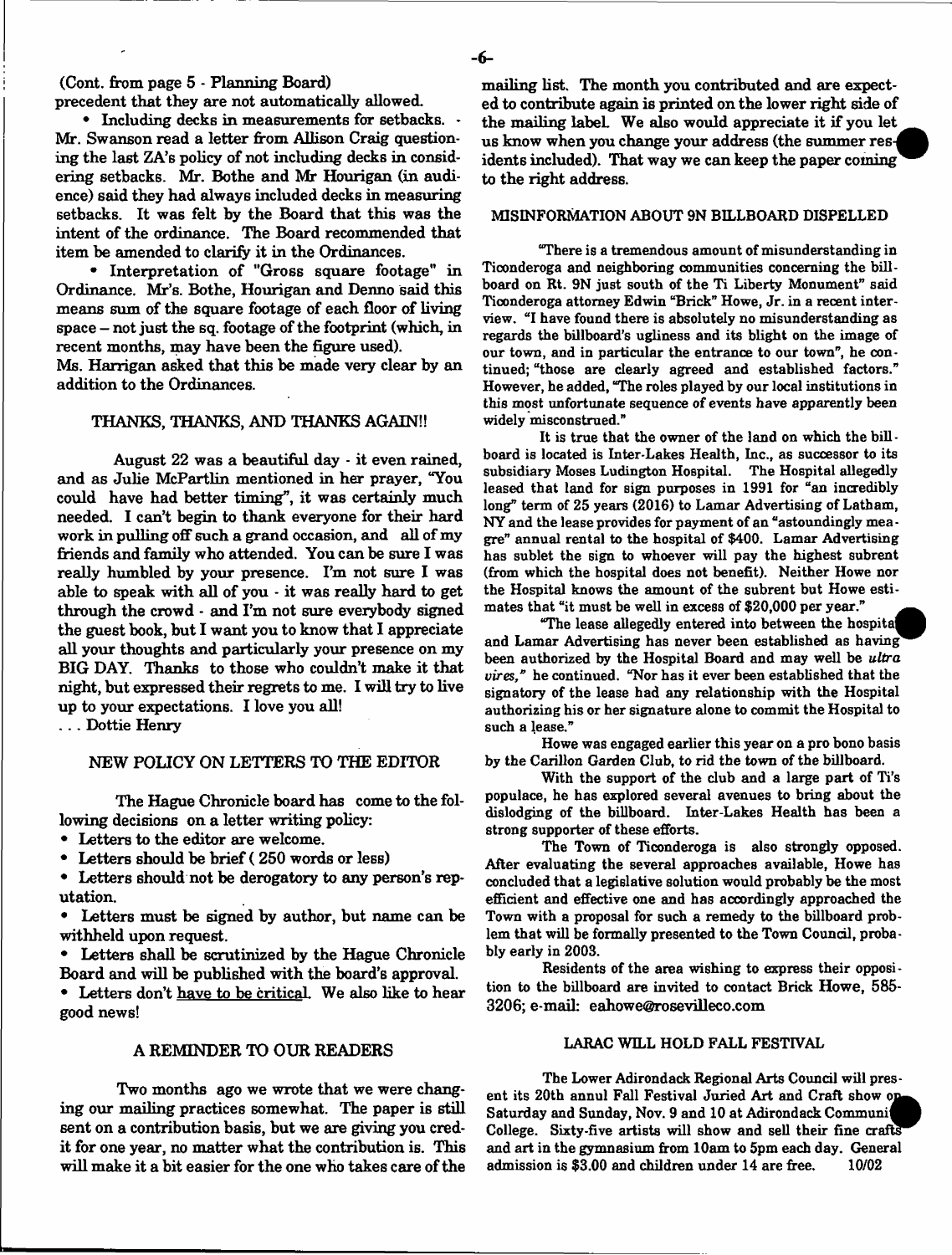# *souumGs*

^IDIED: Letha Allison Davies Behr, 101, Eastchester, NY and Silver Bay, NY on September 27, 2002 in ^^E astehester. A graduate of Mt. Holyoke College, she received an M.S. in Organic Chemistry from U. of 111. in 1926 and a PhD in 1928. She is survived by her son, Robert, Chestertown, MD, daughter Meredith, Eastchester and three grandchildren.

DIED: Evelyn F. Girard Monroe, 76, long time resident of Hague, on September 26, 2002 in Glens Falls, NY. She is survived by a daughter Cynthia Ryther, Lake George, sons Thomas Girard, Ramsey, NJ and Perry Girard, Hague, step-daughter Rachel Harshman, Sumter, NC and Rae-Helen Wood, Olmstedville, Stepson, Ruben, Olmstedville., 12 grandchildren, four great-grandchildren, two sisters and several nieces and nephews. 9 M t \* 4c \* \* \* \* \* \* \* \* \* Jf\* jM e \* \* 4 \* \* 4c \* \* 4c \* \* \* \* Ifc^l i f \* l)t \$ \$ i f i f \* 4c l i e \* \* \* \*

\*

*m*

Mrs. Lavarnway, the new ELA/Resource center teacher, is introducing some new programs in the Middle School Library. A Book Plus club meets once a month. The students agree upon selections and then stay after school to do an activity coordinated with the book such as baking, quilting, or a craft project. The first selection is Dune's *Halloween* by Gary Paulson from the Dune and Amos Series.

A Wish Book Box has been placed in the library. Students and teachers are encouraged to submit book suggestions for future purchases in the library.

• Donation of funds is always welcome in the library requesting that a particular book or type of book be purchased or donating one in memory of someone. A bookplate would be placed inside the cover noting our thanks and the patron.

# KIWANIS CLUB

Dr. Herbert F. Dalton, Jr., President of the nonprofit Foundation for Excellent Schools (FES) was a speaker at a recent meeting of the Kiwanis Club. In Ticonderoga the FES program was initiated almost four years ago. John McDonald, Jr., then principal of the middle school and now superintendent of schools, had acted as the FES team leader from the beginning. Dalton said that, owing to the efforts of McDonald and other interested educators, as well as generous contributions from I.P. Ti is right at the top of the FES list by all measures, including test scores and class attendance.

Dalton said that a critical part of the FES formula is to tell a school district, "We want to build on where you re now, not tear you down and tell you to start all over again."

The Kiwanis Club of Ticonderoga, a service dub that celebrated its 75th anniversary in mid-May, is one of the older Kiwanis Clubs in the nation and the largest in the Adirondacks Region. The Club meets for lunch weekly at noon on Thursdays, during the warmer months at the Ti <sup>•</sup> Country Club and during the colder months at the Elk's Lodge. Visitors and applications for membership are warmly welcomed. Dave Carr has been installed as the new president.

• Clarkson University has awarded the prestigious Margaret Van Hamlin Haddad Endowed Scholarship to Lucas Frasier, son of Richard and Edna Frasier, Hague and a freshman majoring in mechanical engineering. The scholarship is renewable through and including the senior year.

• The Ticonderoga Historical Society is presenting an exhibit of Watercolorist Matt Burnett, beginning November 6 through January.

■ Lake George Park Commission will conduct its regular monthly meeting, including the Commission's Project Review Committee, on OcL 29, 2002 at a 10AM at the Holiday Inn, Lake George, NY

#### LAKES TO LOCKS PASSAGE

As part of Governor Pataki's Lake George-Lake Champlain Waterfront Revitalization Initiative program, the Warren County Planning Dept, is seeking designation of a Scenic Byway Corridor along the western side of Lake George. The proposed Lake George Scenic Byway would connect two existing designated Scenic Byways (the Champlain Trail in Essex County and the Champlain Canalway in Washington County) to form the Lakes to Locks Passage. The proposed Byway would pass through a number of local communities in Warren County, including Hague, Bolton, Lake George, Queensbury and Glens Falls

#### THE WATERKEEPER PROGRAM

Questions are sometimes raised by the press, municipal officials, or individual citizens as to the scope of the Lake George Waterkeeper's mandate and/or the authority under which he takes positions on issues affecting the lake.

Waterkeeper programs (sometimes called riverkeepers or lakekeepers) are sponsored and run by local organizations, in this case the Fund for Lake George, under license from the Waterkeeper Alliance. While the Alliance provides informational support and networking with other waterkeepers, the FUND is fully responsible for the Lake George Waterkeeper programs.

The Lake George Waterkeeper, Chris Navitsky PE, is a licensed engineer with over 15 years experience in permitting, project review, planning, development and administration, and stormwater management, and he has dealt extensively with regulatory bodies at public hearings on a variety of issues. The FUND has confidence in Mr. Navitsky's judgment and has given him broad latitude to formulate his positions on individual issues. Our only guiding principle is that his positions be, in his judgment, in the best interests of Lake George.

In seeking to protect and preserve "Lake George", we have generally found it artificial to draw a distinction between the pristine quality of the water itself and the unparalleled beauty of the Lake and its environs. Both are essential elements of the Lake George we know and love, both are the subject of increasing concern on the part of our supporters, and both accordingly merit the attention of the Lake George Waterkeeper.

While the Waterkeeper's special skills and experience are particularly valuable in weighing the effect of development, for example, on water quality, he will also consider a project's aesthetic impact where appropriate. Building height and visibility, for example, would fall into this category. In many respects the Waterkeeper will complement and support the work of the FUND'S Upland Protection Committee. 10/02